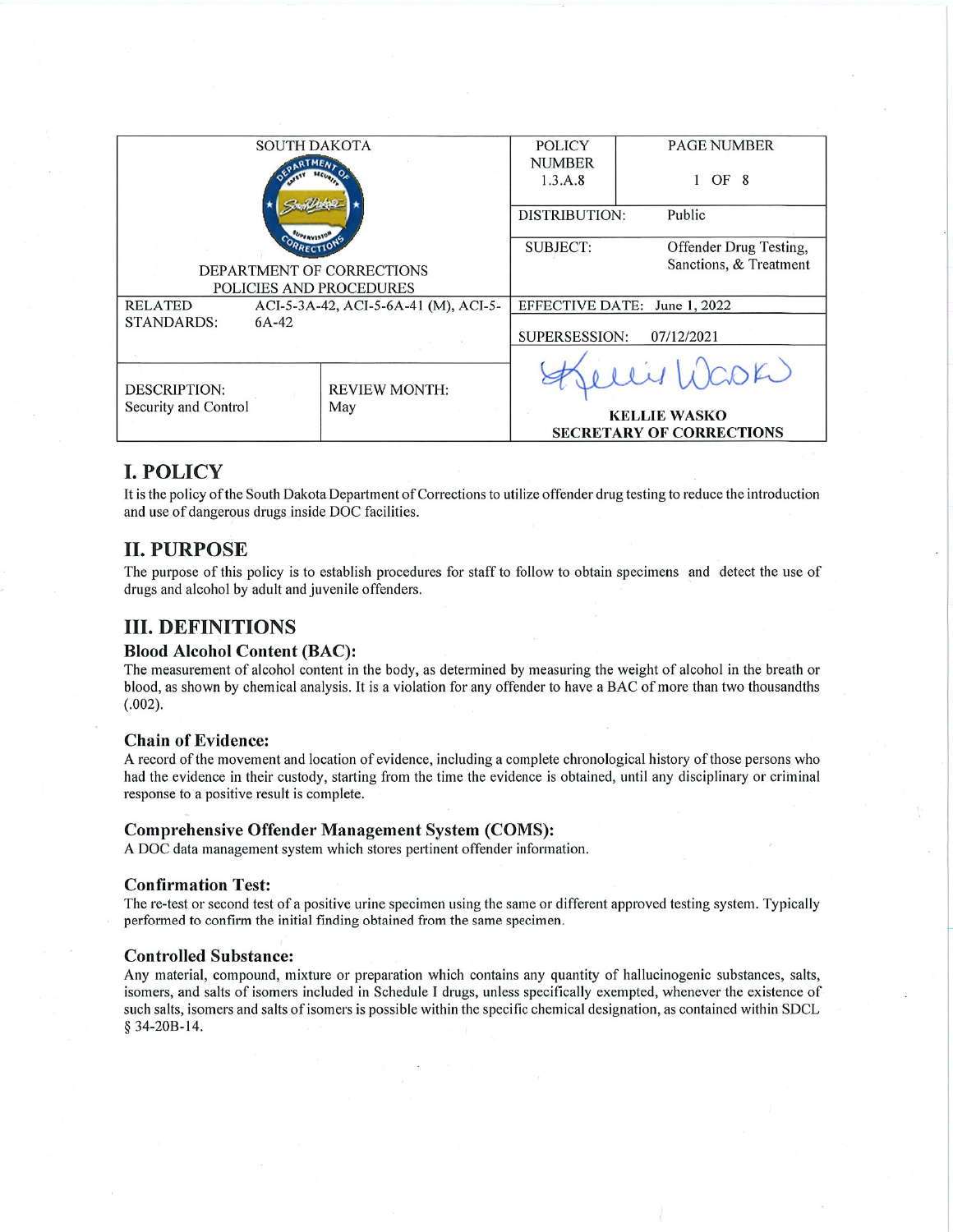| <b>SECTION</b>       | SUBJECT                                       | DOC POLICY | Page 2 of 8              |
|----------------------|-----------------------------------------------|------------|--------------------------|
| Security and Control | Offender Drug Testing, Sanctions, & Treatment | .3.A.8     | Effective:<br>06/01/2022 |

#### **Drug:**

All non-prescribed substances, including such examples as, alcohol, marijuana, cocaine, amphetamines, methamphetamines, barbiturates, benzodiazepine, opiates, and hallucinogens.

#### **Marijuana:**

All parts of any plant of the genus cannabis, whether growing or not; the seeds thereof; and every compound, manufacture, salt, derivative, mixture, or preparation of such plant or its seeds.

#### **Negative Result:**

The total absence of the targeted substance or presence of a substance below the cutoff level of the initial test or confirmatory test of targeted substances. Negative results do not guarantee the offender did not consume the substance(s) tested.

#### **Positive Result:**

Shows a presumptive or confirmed presence of targeted substances at a detectable level. A positive result indicates the offender has ingested the targeted substance(s) and has tested positive.

## **Preliminary Breath Test (PBT):**

A device used to detect and measure Breath Alcohol Level (BAL) through chemical test analysis of an offender's breath. The test may be administered by an appropriately trained person.

## **Random Testing:**

Testing of offenders based on chance selection criteria. Typically, these tests are unscheduled and unannounced.

### **Specific Urinalysis:**

A urinalysis test conducted by a laboratory, usually the South Dakota Department of Health Public Health Lab located in Pierre, SD. The test will be conducted upon a specific urine sample to detect the presence of targeted illegal or illicit substances.

# **IV PROCEDURES**

### **1. Overview:**

- A. Offenders in DOC custody and those under supervision of the DOC, shall not take into their body, any substance prohibited or controlled by any law of the State of South Dakota and shall avoid injurious actions, such as intoxication caused by ingestion of drugs.
	- 1. Wardens, Directors, or their designees will assign staff to ensure the provisions of this policy are implemented, including but not limited to
		- a. Random testing of offenders,
		- b. Testing when there is a reasonable suspicion of drug use.
		- c. Complete and accurate collection of specimens and documentation of test results,
		- d. Staff training, and
		- e. Implementation of appropriate responses/sanctions for positive results to deter offenders from using drugs and support rehabilitation.
- B. A portable breath test (PBT) is sufficient to confirm the presence of alcohol. An offender may be found to have ingested alcohol within their body based solely on the results of a PBT. In addition to, or in place of a PBT, an offender may be required to submit to a urinalysis (UA) or blood test (requires appropriately trained medical staff to obtain the sample).
	- 1. Staff conducting a PBT shall adhere to all instructions pertaining to the proper use and operation of the testing equipment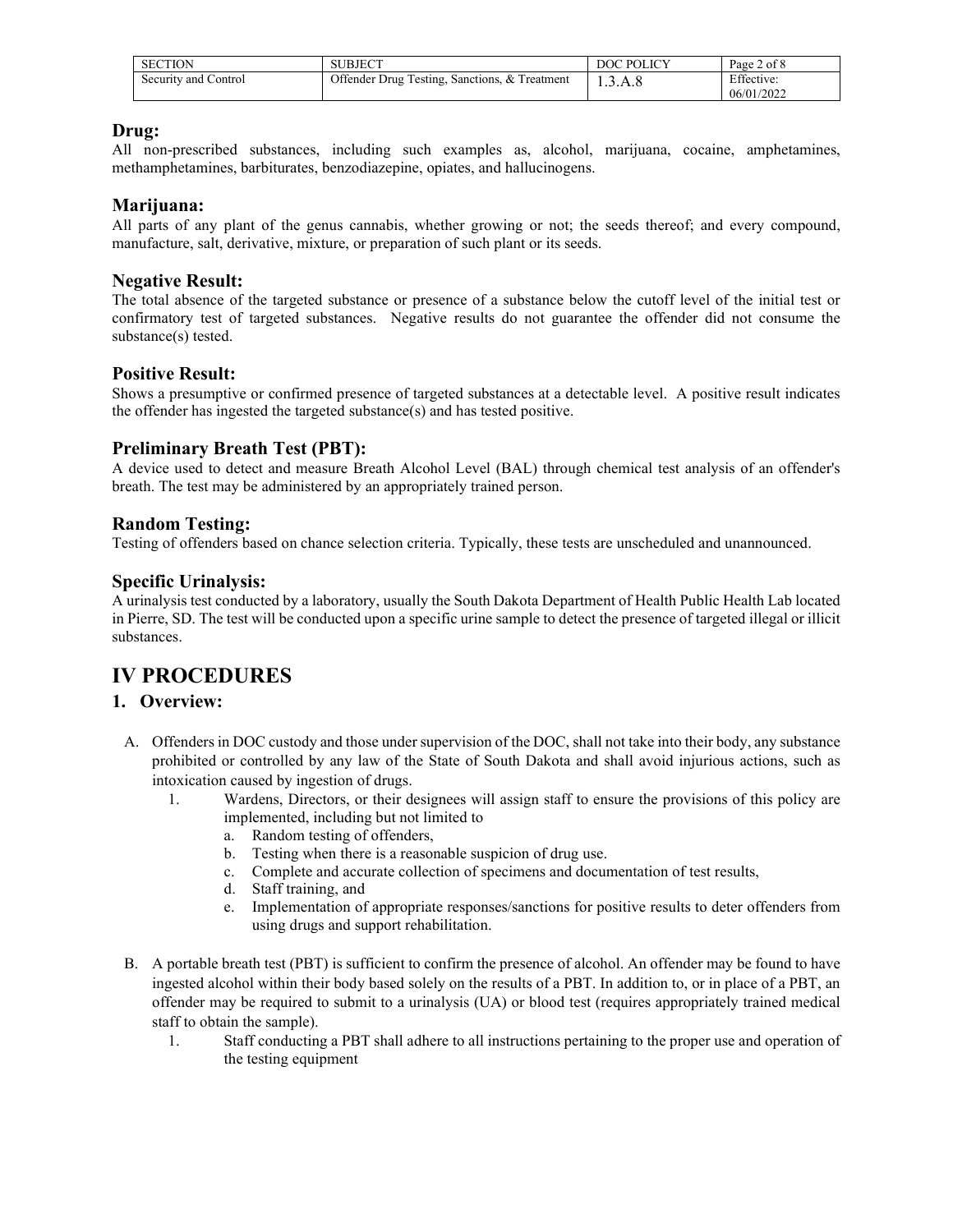| <b>SECTION</b>       | SUBJECT                                       | DOC POLICY | Page 3 of 8 |
|----------------------|-----------------------------------------------|------------|-------------|
| Security and Control | Offender Drug Testing, Sanctions, & Treatment | 1.3.A.8    | Effective:  |
|                      |                                               |            | 06/01/2022  |

- C. Drug testing kits and materials administered and utilized by DOC staff must be issued and approved by the DOC.
- D. A portion of the offender population will be drug tested each month, as determined by random selection. Offenders will not be tested solely on the basis of sexual orientation, race, color, religion, gender, age, or national origin.
	- 1. DOC facilities and the Division of Juvenile Services will use the random selection report in COMS to select offenders for random drug testing.

### **2. Urinalysis Testing:**

- A. Offenders will not be informed in advance when urine specimen collections are scheduled. Inability or refusal by an offender to provide an adequate urine specimen, as ordered by staff, may be treated as an admission of usage and a positive result.
- B. Offenders housed in a DOC institution are required to produce an adequate urine specimen for a urinalysis test within two (2) hours of being ordered to produce the specimen.
	- 1. The offender will be held in a secure cell or room.
	- 2. Offenders who fail to initially produce the required specimen shall remain in a secured area (dry cell or other approved area supervised by staff) until he/she produces the required specimen, or two (2) hours has elapsed.
	- 3. An offender who is unable to produce an adequate urine specimen when directed, will be given liquids to drink. If an offender fails to produce the minimum amount of specimen required within two (2) hours, the offender's actions may be considered a positive result.
- C. Offenders are responsible for fully disclosing to staff, any prescription, or over-the-counter medications they are taking prior to the test. If a positive result is obtained from an offender who has disclosed they are taking medications, and the offender alleges such medication may affect the result, a health care provider or a pharmacist may be consulted to determine if the medication may affect the results of a drug test.
- D. Staff collecting a UA specimen from an offender will be of the same sex as the offender and will maintain direct, visual contact of the offender during the entire collection process. Exceptions to the same sex requirement may be made in the case of an emergency or safety issue. Such exceptions must be documented and forwarded to the staff member's supervisor.
- E. Staff must directly observe the offender urinating into the collection container. If staff does not observe the offender urinating into the collection container, the specimen will not be accepted, and the offender will be required to produce another specimen. The minimum amount of specimen required to complete testing by the Public Health Laboratory is approximately twenty-five milliliters (25 ml), or .85 fluid ounce. A standard issue UA test container that is one-third to one-half full will contain a sufficient sample for testing.
- F. If the specimen is negative, the specimen will be promptly disposed of in the toilet (may be in the presence of the offender). The container used to collect the sample will be properly disposed of in the trash.
- G. If a specimen is sent to the Public Health Laboratory for confirmation testing, staff will typically request the lab conduct a "Five Panel" drug screen. The "Five Panel" drug screen is designed to detect the presence of marijuana (THC), opiates, cocaine, and amphetamines/methamphetamines. Additional drug screening may be requested in situations where the presence of other substances is suspected.
	- 1. The Drug Test Submission form is available in COMS as an IWP.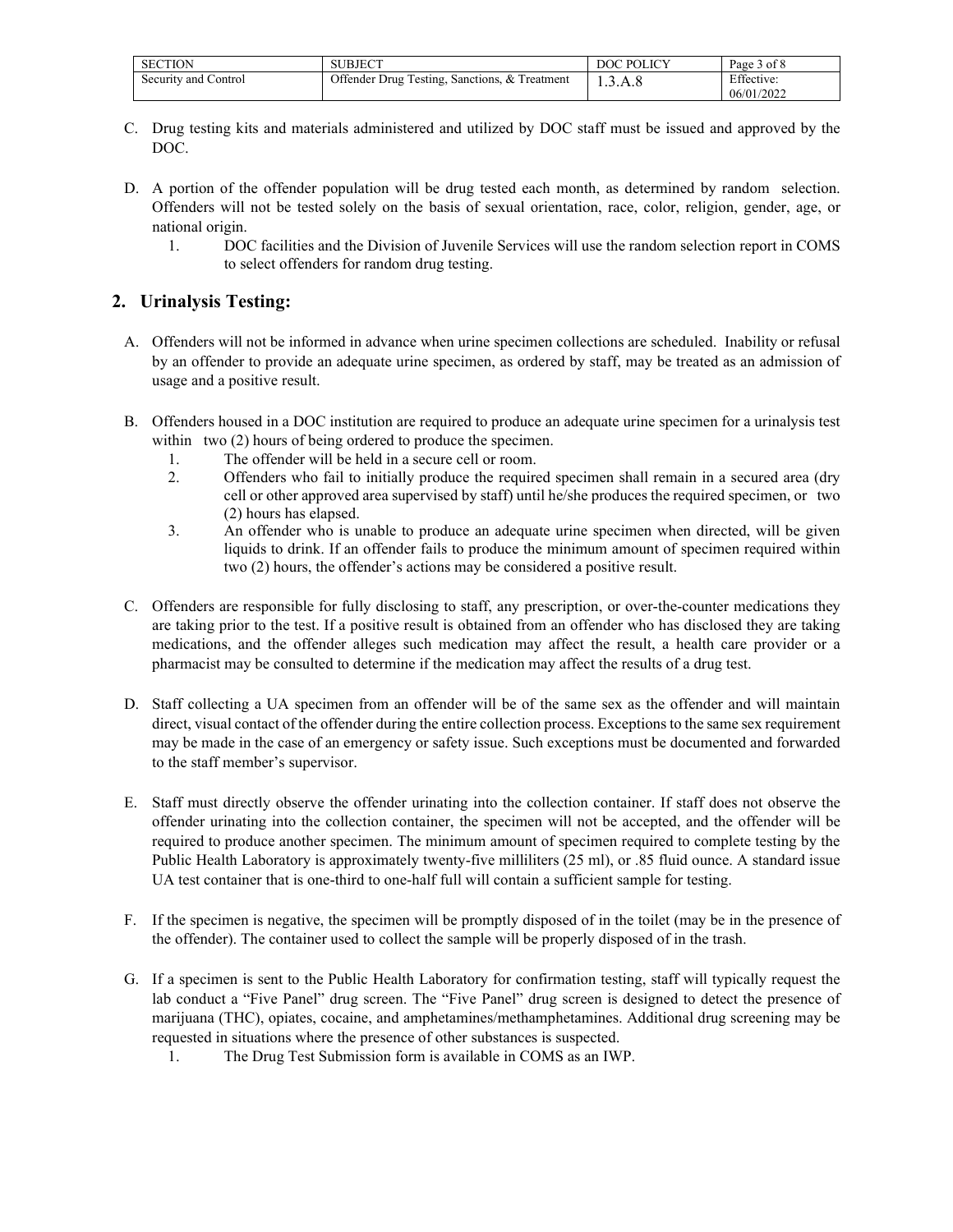| <b>SECTION</b>       | SUBJECT                                       | DOC POLICY | Page 4 of 8              |
|----------------------|-----------------------------------------------|------------|--------------------------|
| Security and Control | Offender Drug Testing, Sanctions, & Treatment | 1.3.A.8    | Effective:<br>06/01/2022 |

- H. All offenders received at a DOC institution to include, suspended sentence, parole violators, and detainees, who test positive for cannabinoids (marijuana plants and plant products that contain tetrahydrocannabinol (THC)) within the first forty-five (45) days following admission, will be considered to have a positive test result and staff will document the positive result.
	- 1. Health Services will be notified of all institutional offenders testing positive for cannabinoids. Response will be determined based on the level of drug in the inmate's system.
	- 2. The offender must be re-tested at various intervals until the test result registers zero/negative, or otherwise drops below the minimum reading of the testing device.
	- 3. Offenders housed in a DOC institution who are found to have used cannabinoids while in DOC custody (supported by a positive test result), are subject to disciplinary action.
- I. If the result of the urinalysis test is positive, or the offender refuses to provide an adequate sample, or the offender provides a sample which has been altered or is determined not to be legitimate (synthetic urine or urine not from the offender), the staff member conducting the test will document the result/outcome and generate a report. Every positive result from an offender may result in disciplinary action, response/sanction. Law enforcement and/or Special Investigations Unit staff may be notified of positive test results, as deemed appropriate.
- J. A confirmation test is not required for staff to proceed with disciplinary action, response, and sanctions, or to document the test as a positive result.
- K. Offenders may request a confirmation test of the sample only if the result is positive, and the substance that was detected can be tested at the Public Health Lab. Synthetic marijuana and controlled substance analogues may be excluded from confirmation testing. The results of the field test supporting the presence of such substances shall be sufficient to initiate a response/sanction by staff.
	- 1. Offenders are responsible for all expenses, costs and fees associated with a confirmation test by the Public Health Lab. Offenders who are indigent may request confirmation testing and will be billed for all costs associated with the confirmation testing.
	- 2. Any pending disciplinary action, hearing, sanction, or response related to the positive test result which the offender is requesting confirmation of, will be suspended until the results of the confirmation test are received from the Public Health Lab. When the results are received, the disciplinary process will resume.
	- 3. A copy of a statement of the methods and findings of any examination or analysis conducted by an employee of the Public Health Lab may be introduced as evidence by the DOC during hearings, responses, reviews, etc. involving the offender. The result of confirmation drug test shall have the same force and effect as if the person who performed the analysis or examination testified in person (See SDCL § 23-3-19.3).

## **3. Drug Testing:**

- A. Drug testing of offenders.
	- 1. Drug testing will be used in the following situations:
		- a. New admission inmates, detainees, suspended sentence violators, , etc. shall be tested upon admission/receipt.
		- b. There is reason to believe, or some evidence/information to support, an offender has used, or is in possession of drugs.
		- c. An offender is found in possession of suspected drugs; or when suspected drugs are detected in an area controlled, occupied, or inhabited by the offender.
		- d. An offender is observed in possession of suspected drugs, but those supervising the offender are unable to obtain a sample of suspected drugs.
		- e. Information is received that suggests an offender is under the influence, or has recently used, possessed, or attempted to possess suspected drugs. May include reliable information from a confidential informant.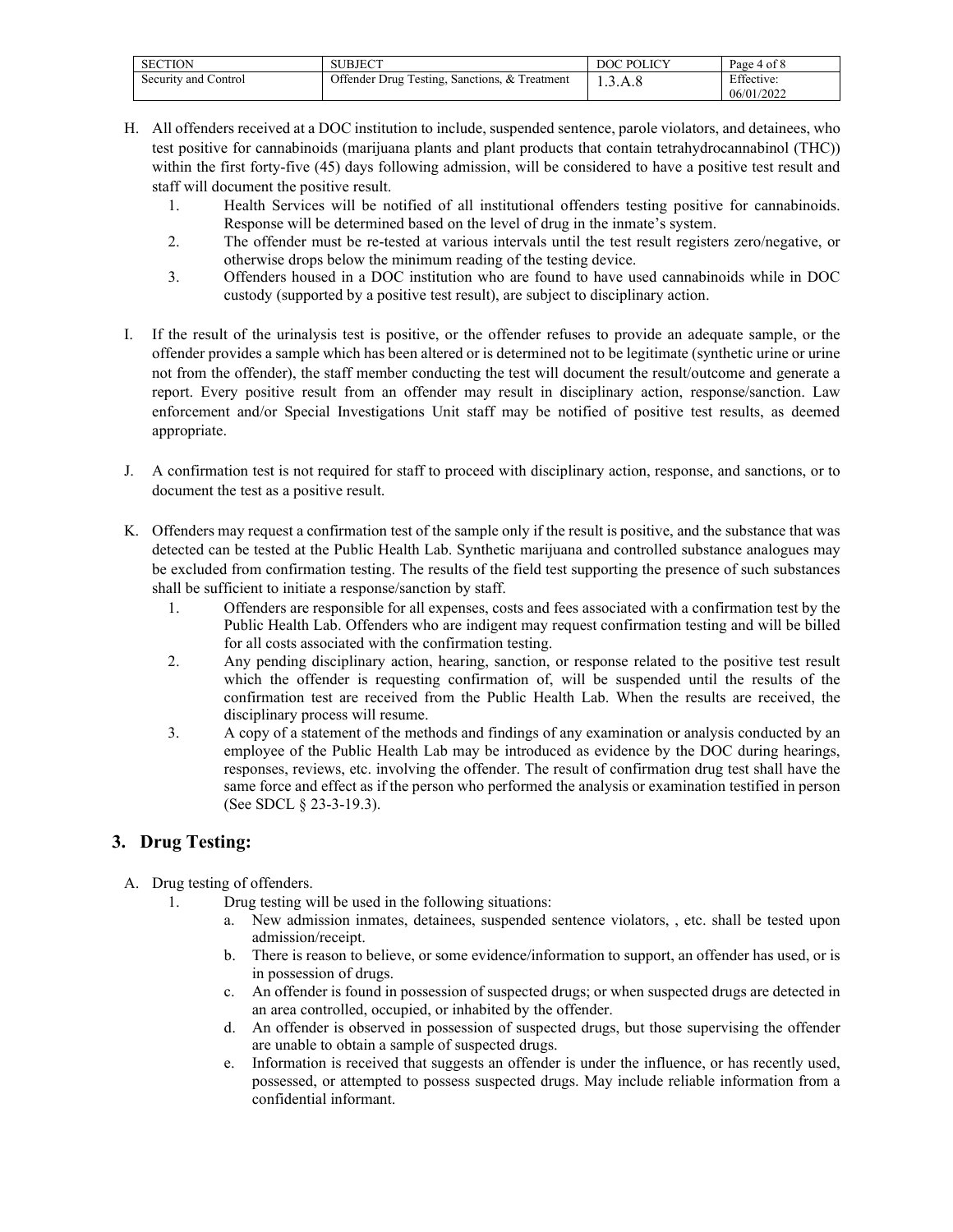| <b>SECTION</b>       | SUBJECT                                       | DOC POLICY | Page 5 of 8              |
|----------------------|-----------------------------------------------|------------|--------------------------|
| Security and Control | Offender Drug Testing, Sanctions, & Treatment | 1.3.A.8    | Effective:<br>06/01/2022 |

- f. When staff observe any of the following symptoms: the odor of alcohol or drugs on the offender's breath, clothing or in the proximity of the offender; erratic behavior; incoherent, staggering, or disoriented demeanor; fresh needle marks; slurred speech; glassy eyes or dilated pupils or other potential signs of drug use.
- g. An offender admits to using drugs while in custody or on DOC supervision (tests shall be administered to confirm use, type, amount, etc.).
- h. An offender fails to attend a meeting with staff, counselor, or parole agent.
- i. Offenders housed in a DOC institution returning from temporary absence (TAP) or any unsupervised departure from the institution, including walkaways who are returned or turn themselves into the institution.
- j. Offenders housed in a DOC institution who return late (past their scheduled return time, i.e., work release, furlough.
- k. Offenders considered for placement in a community-based program, such as work release, etc.
- l. Offenders who are returned to custody from parole, suspended sentence, CTP for a violation or as a sanction/response to a violation (detainee), and those who test positive while on supervision who are then returned to DOC custody.
- m. Offenders with a history of testing positive.
- n. Offenders receiving or being considered for certain medical treatment, procedures, or prescription drug management. Testing shall be as directed by a health care professional.
- o. As part of a random selection process as a means of deterring the use of illicit substances
- B. Supervisory staff from contract facilities, community agencies, employers, community treatment program, medical staff, etc. may require an offender placed in their care/custody/supervision to submit to a UA, PBT or blood test. The test shall be administered by trained DOC staff or other person with proper authority and training to administer such a test.
- C. Offenders who test positive may be subject to disciplinary action, detainment, approved sanctions, required treatment or assessment, and criminal prosecution.
- D. Any **withdrawal management** or monitoring required as a result of an offender testing positive for drugs **shall be** determined by a qualified medical provider and **conducted under medical supervision at a DOC institution, hospital, or clinic [See ACA ACI-5-6A-41 (M)]**.
- E. The Warden, Director or designee may order off-site lab screening and confirmation testing of any collected specimen.
- F. Upon directive from the Warden, Director, or designee:
	- 1. DOC facilities and juvenile units will use the Random Selection Report in COMS to select offenders for targeted drug testing.

## **4. Staff Training:**

- A. All DOC staff assigned the duty of obtaining and testing specimens from offenders will receive appropriate training. Staff that has successfully completed training has authority to collect, process and appropriately dispose of specimens obtained, administer drug tests, and interpret/determine the results of any test administered.
- B. All staff involved in administering and processing drug tests will receive instruction and training on proper chain of evidence.

#### **5. Sanctions and Responses:**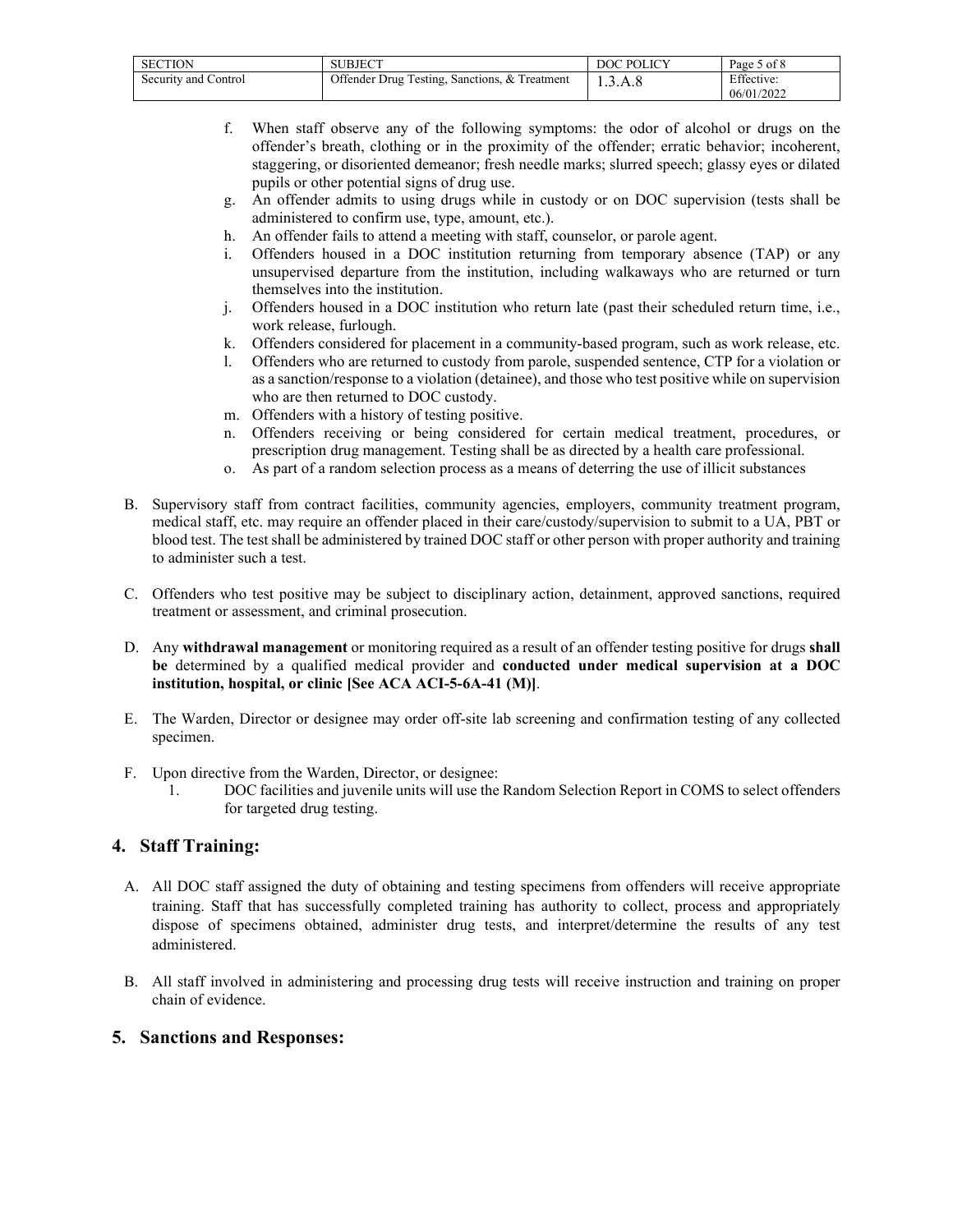| <b>SECTION</b>       | SUBJECT                                       | DOC POLICY | Page 6 of 8 |
|----------------------|-----------------------------------------------|------------|-------------|
| Security and Control | Offender Drug Testing, Sanctions, & Treatment | 1.3.A.8    | Effective:  |
|                      |                                               |            | 06/01/2022  |

- A. Positive results, offender admission of use, disclosure of evidence supporting a finding the offender has used or possessed drugs or alcohol, may result in a sanction and response. Sanctions and responses shall include a range of escalating responses for continued positive test results by an offender.
- B. Parolee sanctions and responses (See DOC Policy 1.5.G.6 *Parole Services – Response to Violations*).
- C. Inmate sanctions and responses (includes those housed in Minimum Centers). May include any of the following (also see SDCL §§ 24-2-9 and 24-15A-4):
	- 1. Imposition of fines, fees, or costs (including medical copayments).
	- 2. Extra duty.<br>3 Restriction
	- Restriction or loss of privileges.
	- 4. Required programming and/or treatment.
	- 5. Loss of good time (if applicable and subject to certain provisions).
	- 6. Transfer to a more secure housing unit or institution.
	- 7. Change in classification status.
	- 8. Denial of parole release.
	- 9. Criminal charges and prosecution.

### **6. Testing Procedures:**

- A. Each DOC unit responsible for conducting offender drug testing will ensure there is sufficient staff trained and available to conduct drug testing and to maintain documentation, tracking and reporting of drug testing, including ensuring the security and integrity of chain of evidence. Staff shall be knowledgeable in the following processes and procedures:
	- 1. How to properly obtain a specimen from an offender, including proper use of approved testing equipment.
	- 2. Staff is responsible for ensuring the **chain of evidence is maintained [ACA ACI-5-3A-42]**. The process shall ensure the specimen is not altered or tampered with from the point of collection through final disposition. Staff will follow policy and best practice standards when collecting and storing evidence.
	- 3. Proper processing of a specimen includes the procedures and timelines for sending the specimen to the Public Health Lab for confirmation testing.
	- 4. All positive field tests without an admission will be packaged, labeled, and mailed out via the United States Postal Service to the lab for confirmation testing immediately.
	- 5. Proper disposal of specimens and related testing materials.
	- 6. Safely conducting a PBT or a UA test (utilization of DOC approved protective gloves throughout the collection process and during the disposal of the sample is required).
- B. Procedures and training curriculum will be reviewed by the Inspector General and Director of Prisons on an annual basis. Training processes, information presented, and the topic curriculum shall be revised as needed, based on changes in policy, standards, accepted practices, and protocols.

## **7. Report on Drug Test Results:**

- A. Institutional staff, Parole Services and Division of Juvenile Services staff will document all drug tests administered to an offender in the Comprehensive Offender Management System (COMS), Substance Testing screen. All positive test results will be recorded in the Tested section of the Substance Testing screen in COMS.
- B. When counting the number of tests administered, each panel/test is not included as a separate test. If a panel tests for four (4) different drugs, this is counted as one (1) test.
	- 1. Positive tests for cannabinoids from offenders during the first forty-five (45) days following admission to a DOC institution are not to be included in the report, unless it is determined the offender used cannabinoids while incarcerated.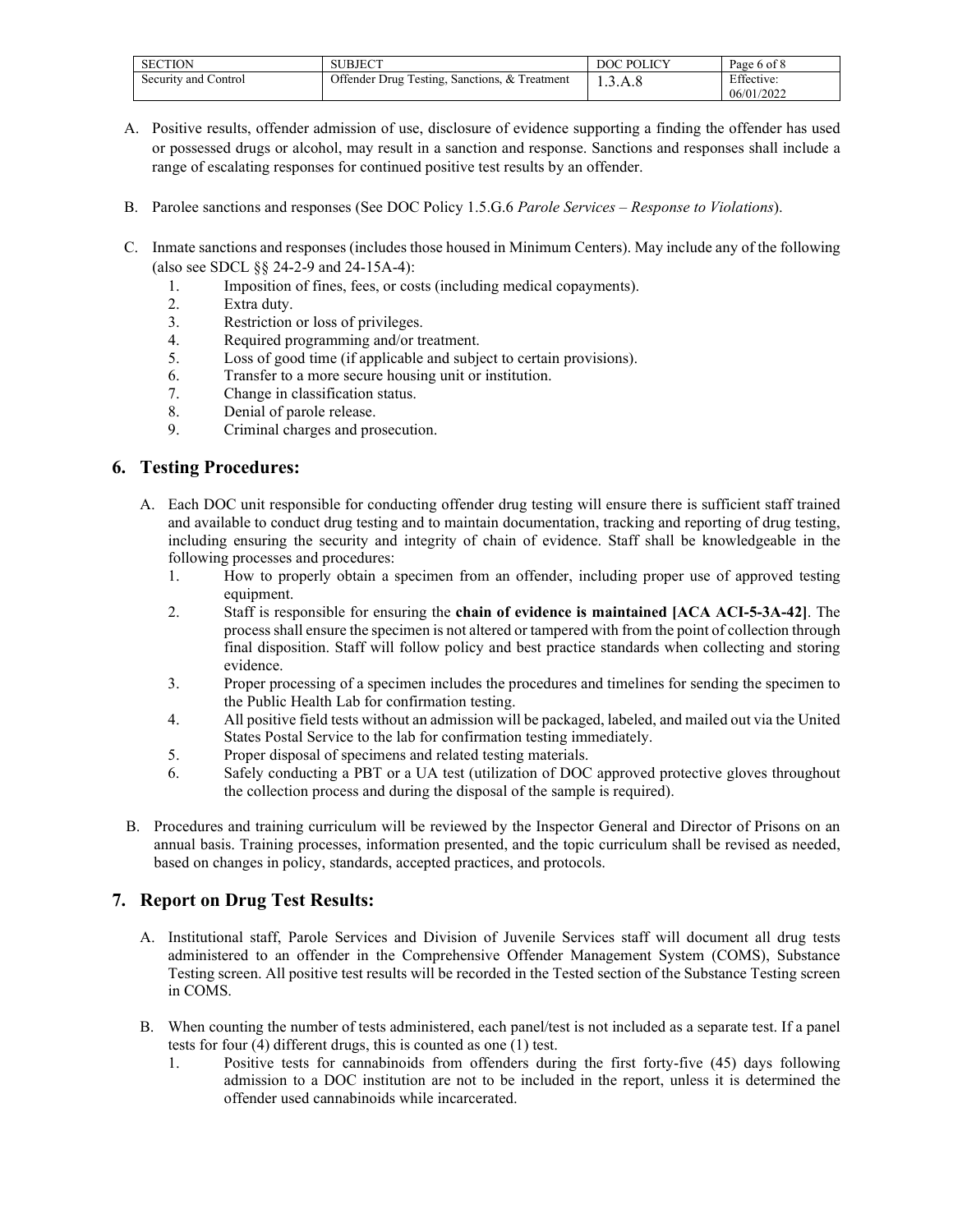| <b>SECTION</b>       | <b>SUBJECT</b>                                | DOC POLICY | Page 7 of 8              |
|----------------------|-----------------------------------------------|------------|--------------------------|
| Security and Control | Offender Drug Testing, Sanctions, & Treatment | 1.3.A.8    | Effective:<br>06/01/2022 |

2. Tests initially found to be positive, but later found to be negative through the results of a confirmation test or medical reason, are not to be counted as positive.

# **V. RESPONSIBILITY**

The Inspector General and Director of Prisons are responsible for the oversight and annual review of this policy.

# **VI. AUTHORITY**

A. SDCL §§ 23-3-19.3, 24-2-9, 24-15A-4, 34-20B-1(23), and 34-20B-14.

# **VII. HISTORY**

July 2021 July 2020 April 2019 May 2018 May 2017 May 2016 May 2015 May 2014 July 2013 January 2013

**ATTACHMENTS** (Published in PolicyTech unless otherwise noted)

1. DOC Policy Implementation / Adjustments